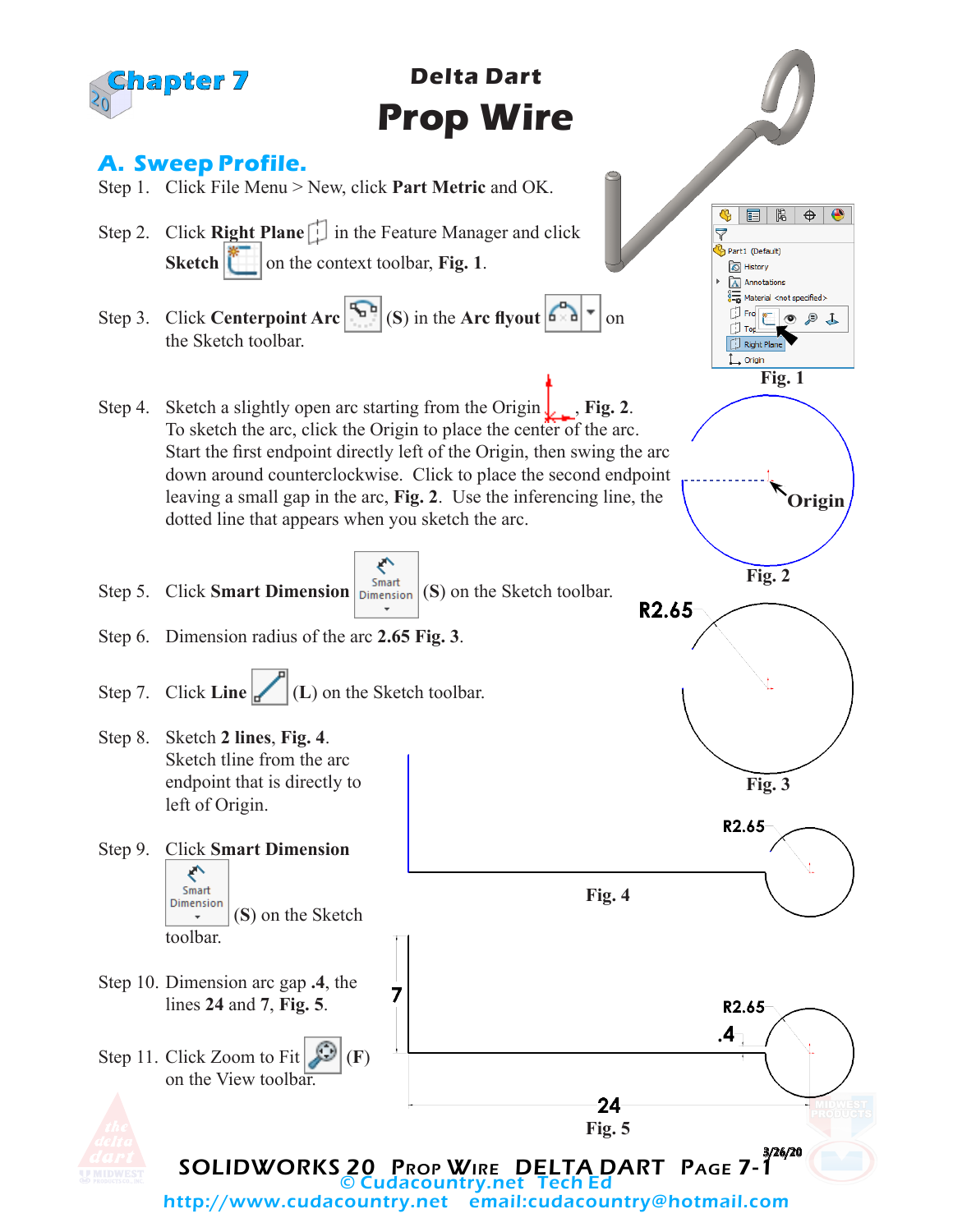Step 12. Click **Sketch Fillet on** the Sketch toolbar.

Step 13. In the Sketch Fillet Property Manager set: under Fillet Parameters, **Fig. 6**





SOLIDWORKS 20 Prop Wire DELTA DART Page 7-2